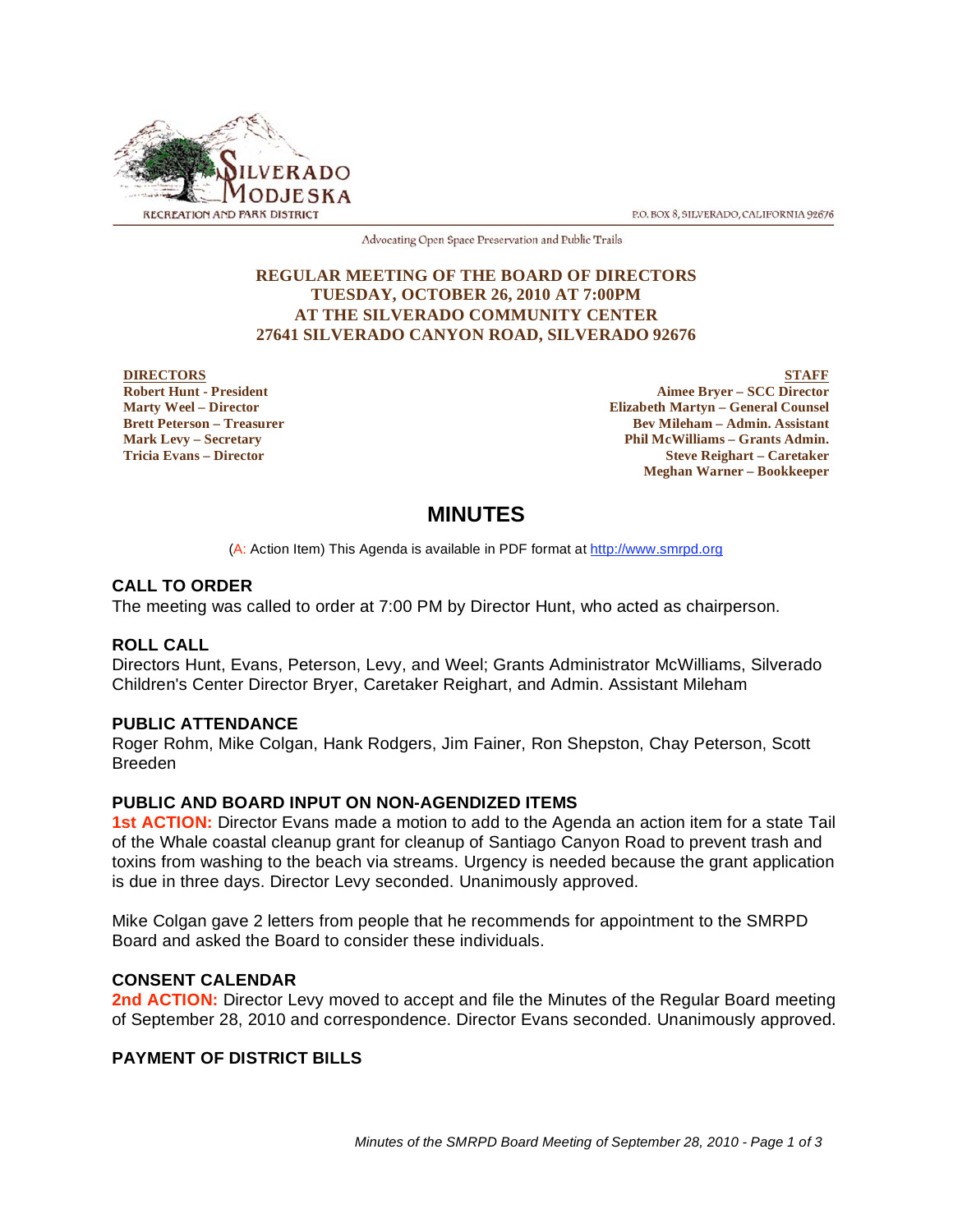**3rd ACTION:** Director Hunt moved to approve payment of Transmittal 10-10A for Directors compensation for the Board Meeting of September 28, 2010, \$200 total. Director Evans seconded. Unanimously approved.

**4th ACTION:** Director Peterson moved to approve payment of Transmittal 10-10B, District Bills for \$7,178.18 total. Director Evans seconded. Unanimously approved.

**5th ACTION:** Director Evans moved to approve payment of Transmittal 10-10C, Utility Bills and Reimbursements, \$2,296.88 total. Director Weel seconded. Unanimously approved.

## **CHILDREN'S CENTER DIRECTOR'S REPORT**

Director Bryer gave the Board financials for review. There is great concern for the Center's financial situation. Ms Bryer and staff and working very hard to cut back every way possible. With the help of Phil McWilliam the Center is seeking Grants and asked the Board if she could seek a Learning Links program grant and the Board agreed. There is an Advisory committee meeting Nov 5 which Directors Evans and Weel will attend to assist. A work day is planned. The rain gutters have been cleaned and Specialized Tree Works trimmed the trees at no cost.

### **GRANTS ADMINISTRATOR'S REPORT**

Phil McWilliams discussed the Tail of the Whale grant to assist with the Adopt-A-Roadway program being developed in conjunction with the Saddleback Canyons Conservancy and the County of Orange, where signage, training, instructors, vests, hard hats, etc. will be needed. The SMRPD program effort is titled "Clean the Road, Save the Beach!" This application will be for \$7,500 to enable

**6th ACTION: RESOLUTION #102610-1** — Director Levy moved for action on this item and Director Weel seconded. Admin. Assistant Mileham conducted a Roll Call Vote: Director Hunt Aye; Director Evans Aye; Director Peterson Aye; Director Levy Aye, Director Weel Aye.

### **OTHER DISTRICT BUSINESS**

# **ADOPTION OF FY2010-2011 FINAL BUDGET**

Secretary Evans announced that "Now is the time for all who wish to speak regarding the SMRPD Final Budget for FY2010-2011 to come forward and be heard." The Board answered questions from the public. There were no modifications to the Proposed Budget.

**7th ACTION: RESOLUTION #102610-2** — A motion and second was made to act on adoption of the SMRPD FY2010-2011 Final Budget. Admin. Assistant Mileham conducted a Roll Call Vote: Director Hunt Aye; Director Evans Aye; Director Peterson Aye; Director Levy Aye, Director Weel Aye.

Director Hunt summarized the process of determining the correct procedure to make three recommendations to the Registrar of Voters for SMRPD Board appointments by the Board of Supervisors. An opinion received from counsel indicated that community members could not be selected without going through the full notice and solicitation procedure to ensure full community opportunity. The advice to the Board was therefore to recommend the Board incumbents and apply proper procedure for community selections as they left office.

**8th ACTION:** Director Evans made a motion to recommend to the Registrar of Voters the reappointing of Directors Hunt, Levy and Evans to the Board. Director Weel seconded. Unanimously approved.